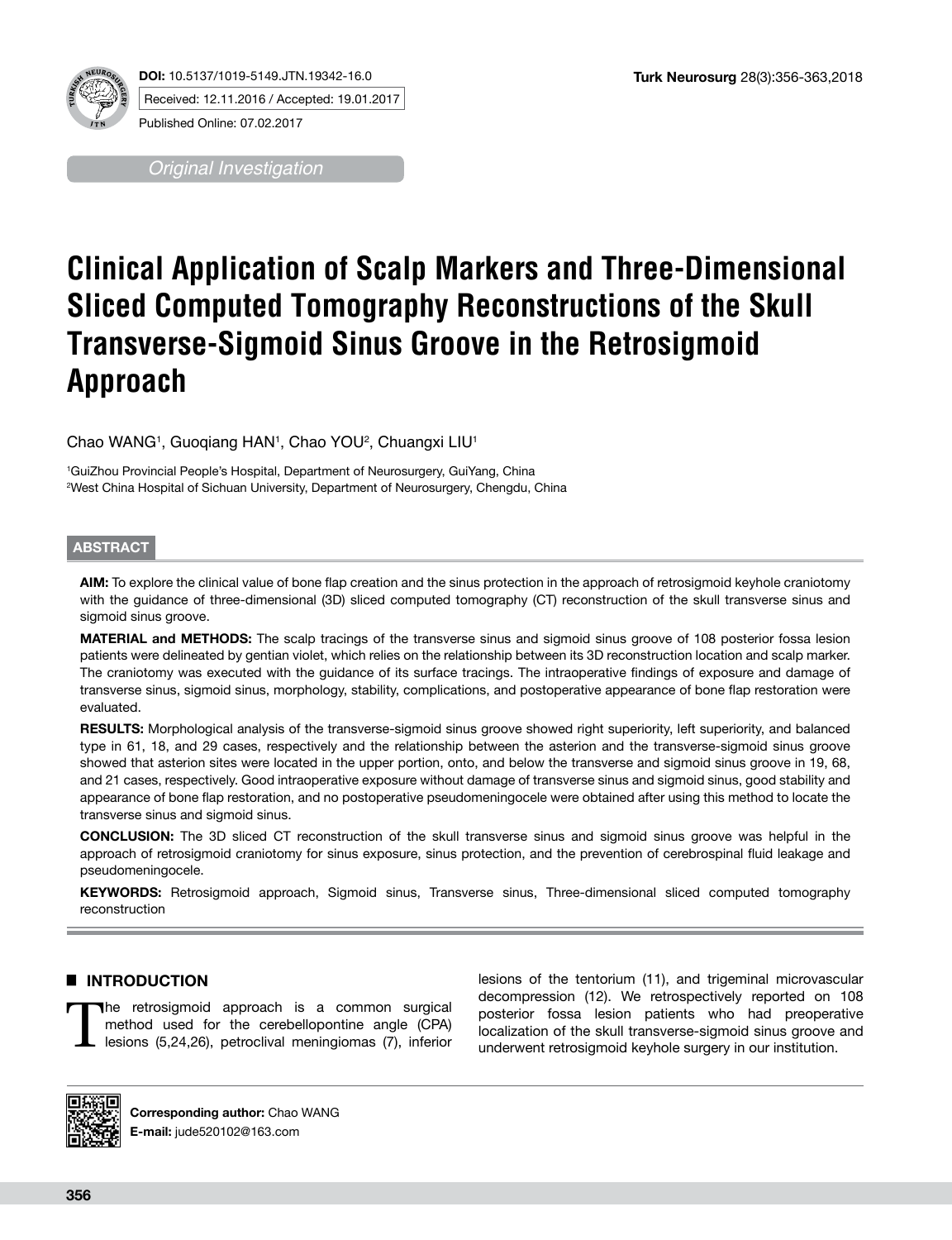### █ **MATERIAL and METHODS**

#### **Patients**

A total of 108 posterior fossa lesion patients, who had preoperative localization of the skull transverse-sigmoid sinus groove and underwent retrosigmoid surgery in our Neurosurgery Department between January 2010 and January 2015, were enrolled in our study. All diagnoses were confirmed by clinical manifestations, neuroimaging, and histopathological examination. The patients consisted of 65 males and 43 females and were aged between 23 and 68 years old (with a mean age of 41.7 years) at the time of surgery. Preoperative and postoperative sliced computed tomography (CT) scan, magnetic resonance imaging (MRI), and complications were analyzed retrospectively. Clinical manifestations of headache, tinnitus, hearing loss, ataxia, and trigeminal neuralgia were observed in 25, 9, 23, 16, and 35 cases, respectively.

Preoperative MRI of 73 patients showed lesions located in the CPA, petroclival area, and inferior lesions of the tentorium of 39, 27, and 7 patients, respectively. The lesion diameters were between 2.0 cm and 4.5 cm. The responsible vascular system in 35 patients with trigeminal neuralgia was found using threedimensional time-of-flight magnetic resonance angiography. Retrosigmoid keyhole approach is the best surgical approach in the preoperative appraisal.

#### **Surgical Modifications**

Retrosigmoid keyhole approach was applied. Two medical grinding wheels with diameters of 1.5 cm were obliquely placed as a scalp marker on the angular area that consisted of the superior nuchal line and the posterior margin of the mastoid, and the two external fiducials should be in parallel with the posterior margin of the mastoid. Sliced CT scanning (0.75 mm) of the skull was then performed. 3D sliced CT reconstructions of the transverse-sigmoid sinus groove were performed using an imaging workstation. The morphological characteristics of width, length, and trace of the transversesigmoid sinus groove were obtained in an inner observation after the reconstruction had down. The relationships between the transverse sinus, sigmoid sinus, mastoid air cell, and the medical grinding wheel were determined from the transverse and coronal reconstructions, whereas the overall view of the transverse sinus, sigmoid sinus, and scalp marker were obtained using the fluoroscopy imaging software. The scalp tracings of the transverse-sigmoid sinus groove were delineated by using gentian violet according to the relationship between its 3D reconstruction location and the scalp marker. Skin incision and craniotomy were performed by following the surface tracings. All surgical procedures were performed after induction of general anesthesia and electrophysiological monitoring. The patient was placed in a lateral posture position, with the head fixed in a Mayfield head holder. Oblique skin incision was started 0.5 cm above the upper margin of the transverse sinus groove and 1 cm behind the posterior margin of the transverse sinus groove. The scalp was incised layer by layer, and the skull was exposed using a mastoid retractor. A bone flap with a diameter of 2.0–3.0 cm and with exposed inferior margin of the transverse sinus and posterior margin of the sigmoid sinus was removed using high-speed drilling and then preserved. The opened mastoid air cell was tightly blocked with bone wax. The dura was opened, and the transverse-sigmoid sinus junction was fully exposed under a microscope. The dura was water-tight sutured and suspended onto the bone flap after the operation with or without the assistance of an endoscope. The scalp was layer-sutured (Figures 1A-E, 2A-L).

## █ **RESULTS**

#### **Histopathological Examination**

Acoustic neuroma, cholesteatoma, arachnoid cyst, and meningioma were observed in 30, 4, 6, and 33 patients, respectively.

## **Preoperative Three-dimensional Computed Tomography Findings**

Morphological analysis of the transverse-sigmoid sinus groove showed right superiority, left superiority, and balanced type in 61, 18, and 29 cases, respectively. Moreover, the morphological characteristics were highly in accordance with enhanced MRI of the transverse-sigmoid sinus. Analysis of the relationships between the transverse-sigmoid sinus joint and the mastoid air cell showed that 17 cases had the mastoid air cell extended to the exterior bone of the transverse-sigmoid sinus joint (Figures 3A-I, 4A-C). Analysis of the relationship between the asterion and the transverse-sigmoid sinus groove showed that asterion sites were located in the upper portion, onto, and below the transverse and sigmoid sinus groove in 19, 68, and 21 cases, respectively (Figure 5A-C).

#### **Intraoperation Findings**

The bone flap diameter was between 2 cm and 3 cm, and sufficient intraoperative exposure without damage to the transverse and sigmoid sinuses was achieved. The excision extent was confirmed by intraoperative inspection, and 68 of 73 cases had total lesion excision. Endoscopy was performed in 34 cases to locate the bleeding site and re-confirm the excision extent (Figure 6A-C). Five cases had subtotal excision in which the residue was tightly adhered to the brainstem or located in the internal auditory canal. This condition was re-confirmed by intraoperative endoscopy. High stability and acceptable appearance of the restored bone flap were observed in all cases.

#### **Manifestations and Signs**

Follow-up studies from 18 months to 6 years showed that headache was cured in 21 of the 25 cases (84%) and was significantly improved in 4 cases (16%); tinnitus was cured in 7 of the 9 cases (77.78%) and was significantly improved in 2 cases (22.22%); hearing loss was improved in 4 of the 23 cases (17.39%), deteriorated in 17 cases (73.91%), and showed no variation in 2 cases (8.70%); ataxia was cured in 13 of the 16 cases (81.25%) and significantly improved in 3 cases (18.75%). Moreover, facioplegia was observed in 6 patients, of which 2, 2, 1, and 1 exhibited grade II, grade III,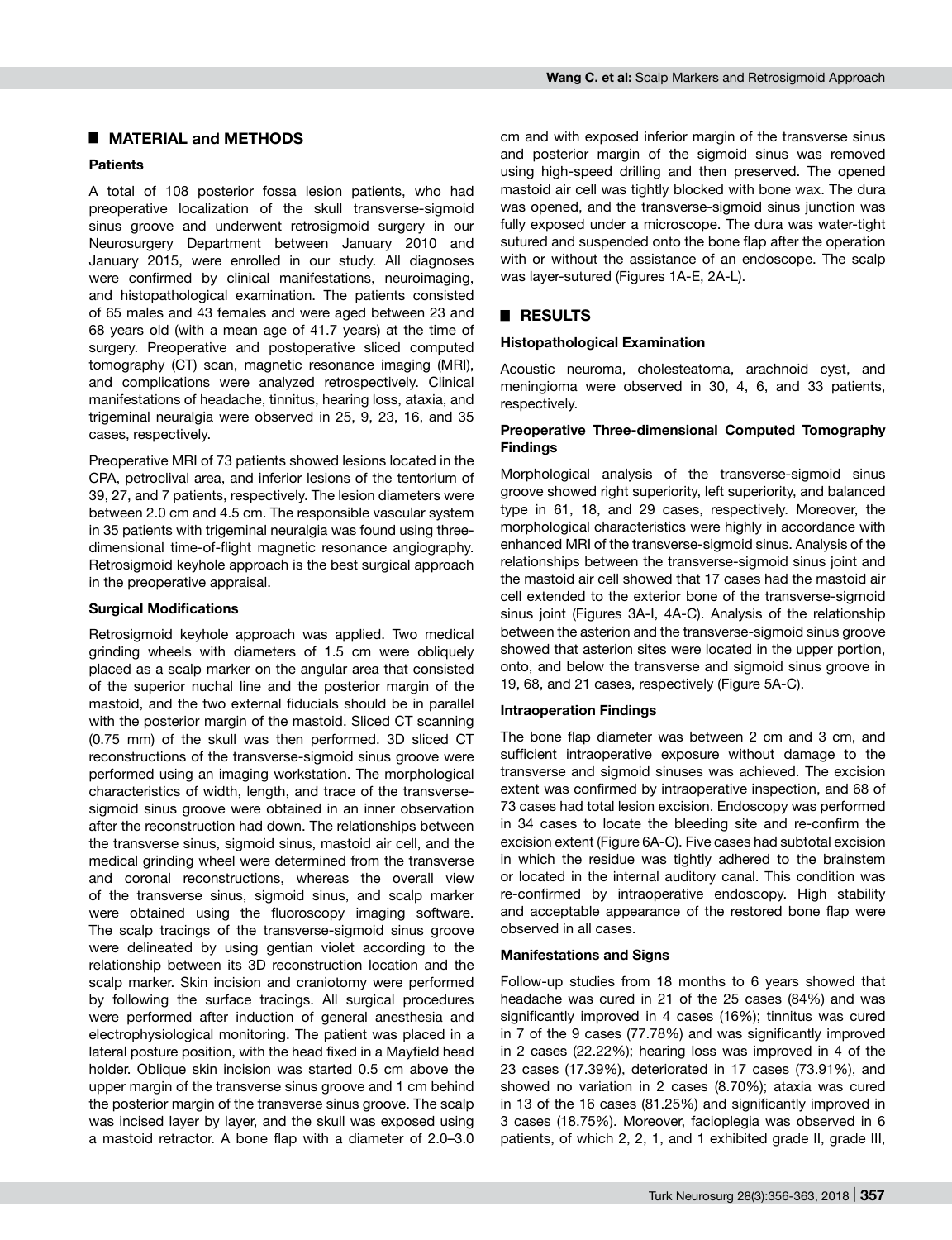

grade IV, and grade V, respectively, according to the House– Brackmann scale.

#### **Complications**

No postoperative pseudomeningocele, cerebrospinal fluid (CSF) otorrhea, and operative mortality were recorded in our series.

#### **Follow-up CT and MRI scans**

During the follow-up, high stability and good appearance of the restored bone flap, no postoperative pseudomeningocele, and mastoid effusion were found using postoperative CT reconstruction. MRI scans indicated that the preoperative lesion disappeared in 68 cases and was significantly reduced in 5 cases. No postoperative pseudomeningocele and mastoid effusion were found.

### █ **DISCUSSION**

The retrosigmoid approach is a common surgical technique for CPA lesion, petroclival meningiomas, inferior lesions of the tentorium, and trigeminal microvascular decompression. With the aid of endoscopy, we can fully understand the neurovascular structures and resection degree of lesions in the CPA or internal auditory canal. Retrosigmoid keyhole approaches are increasingly being used to replace large or removed bone flaps (1,2,14,15,17,19,20,31).

In the retrosigmoid keyhole approach, the transversesigmoid sinus junction should be fully exposed (3,23). In the past, neurosurgeons generally depend on the asterion and related sutures to determine the position of the transversesigmoid sinus junction (25,27,29). However, the transversesigmoid sinuses and junction sites of different people exhibit different anatomical characteristics (13,18,21,28,30),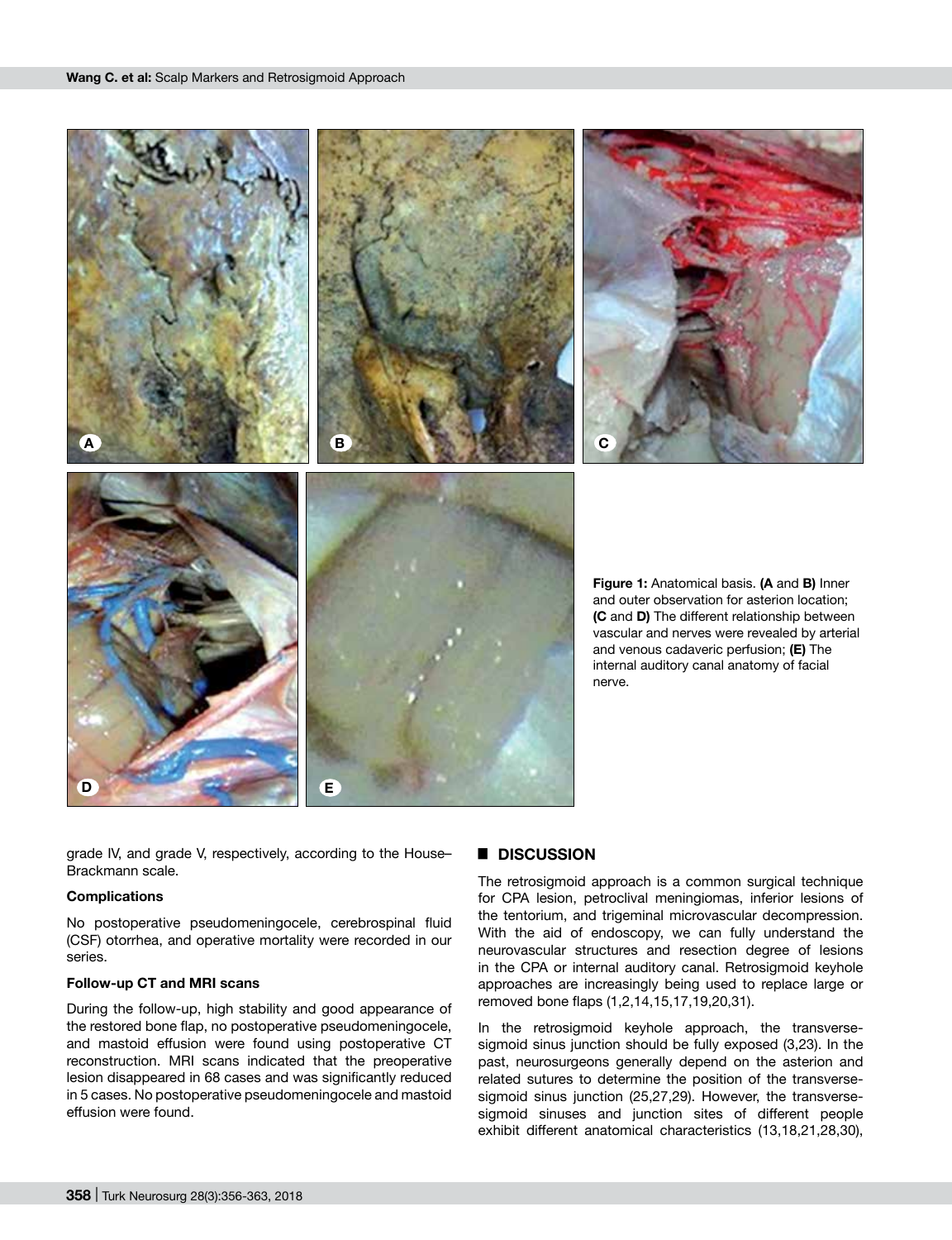

**Figure 2: (A)** Preoperational magnetic resonance imaging. **(B and C)** Two medical grinding wheels with diameters of 1.5 cm as a scalp marker. **(D)** The inner observation of asterion. **(E)** The relationship between transverse sinus, sigmoid sinus groove, and scalp marker was obtained by the inner program of fluoroscopy imaging. **(F)** The scalp tracings of the transverse sinus and sigmoid sinus groove according to scalp marker. **(G and H)** The facial nerve protection. **(I)** Postoperative three-dimensional computed tomography reconstruction. **(J)** Postoperative magnetic resonance imaging. **(K)** Pathological examination of acoustic neuroma. **(L)** Follow-up magnetic resonance imaging.

and in some cases, retrosigmoid craniotomy standardized according to anatomic landmarks raises the risk for sinus injury because of the variations in their location (8). Obtaining accurate preoperative data on the location of the transversesigmoid sinus and junction is more important than related or experienced things (4). In our method, we were able to use the imaging workstation fully to obtain the width, length, and trace characteristics of the transverse-sigmoid sinus based on inner observation of 3D sliced CT reconstruction. The specific and general relationships between the transverse sinus, sigmoid sinus, and scalp marker (grinding wheels) were accurately expressed in the coronal reconstruction and inner template of fluoroscopy imaging. The scalp tracings of the transverse-sigmoid sinus groove were accurately delineated by gentian violet according to the relationship between its 3D reconstruction location and the scalp marker. The sufficient intraoperative exposure achieved in this study, without causing damage to the transverse sinus and sigmoid sinus, as well as

the high stability and good appearance of the restored bone flap, validate the usefulness and reliability of the proposed method.

The most common complication in the retrosigmoid approach is CSF leakage (5), which is partly caused by the incomplete sealing of the opened mastoid air cell (10). Preoperative knowledge of the development of mastoid air cells and intraoperative complete sealing of the opened mastoid air cell would help reduce the incidence of CSF leakage (22). Another complication is pseudomeningocele, in which excessive intraoperative bone loss increases the incidence rate of pseudomeningocele (6,9,16). Preoperative localization of the skull transverse-sigmoid sinus groove contributes to obtaining sufficient intraoperative exposure without damaging the transverse sinus and sigmoid sinus and also effectively prevents bone loss. These factors reduce the incidence of pseudomeningocele.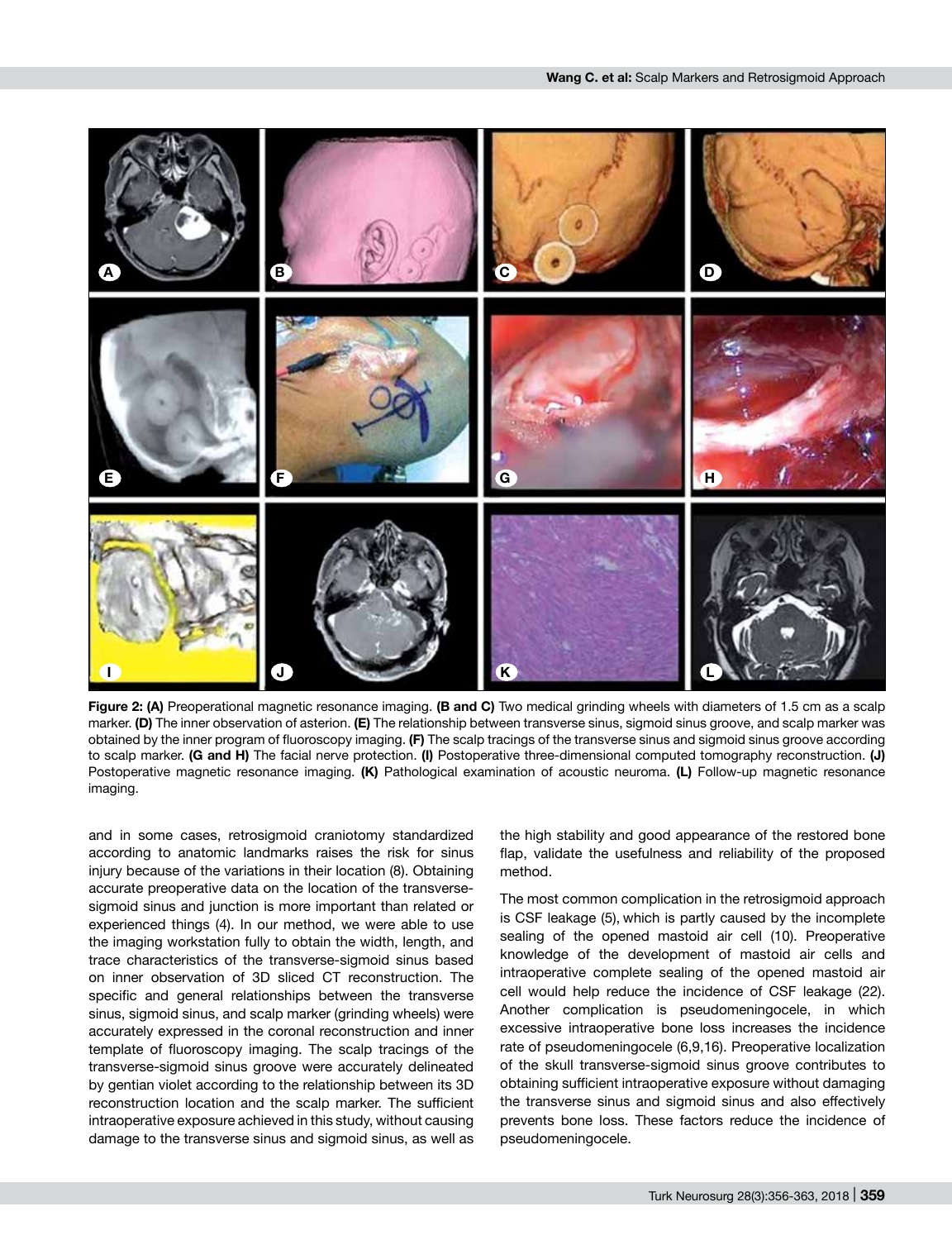

**Figure 3:** Different types of transverse, sigmoid sinus groove, and the mastoid air cell were found in our series.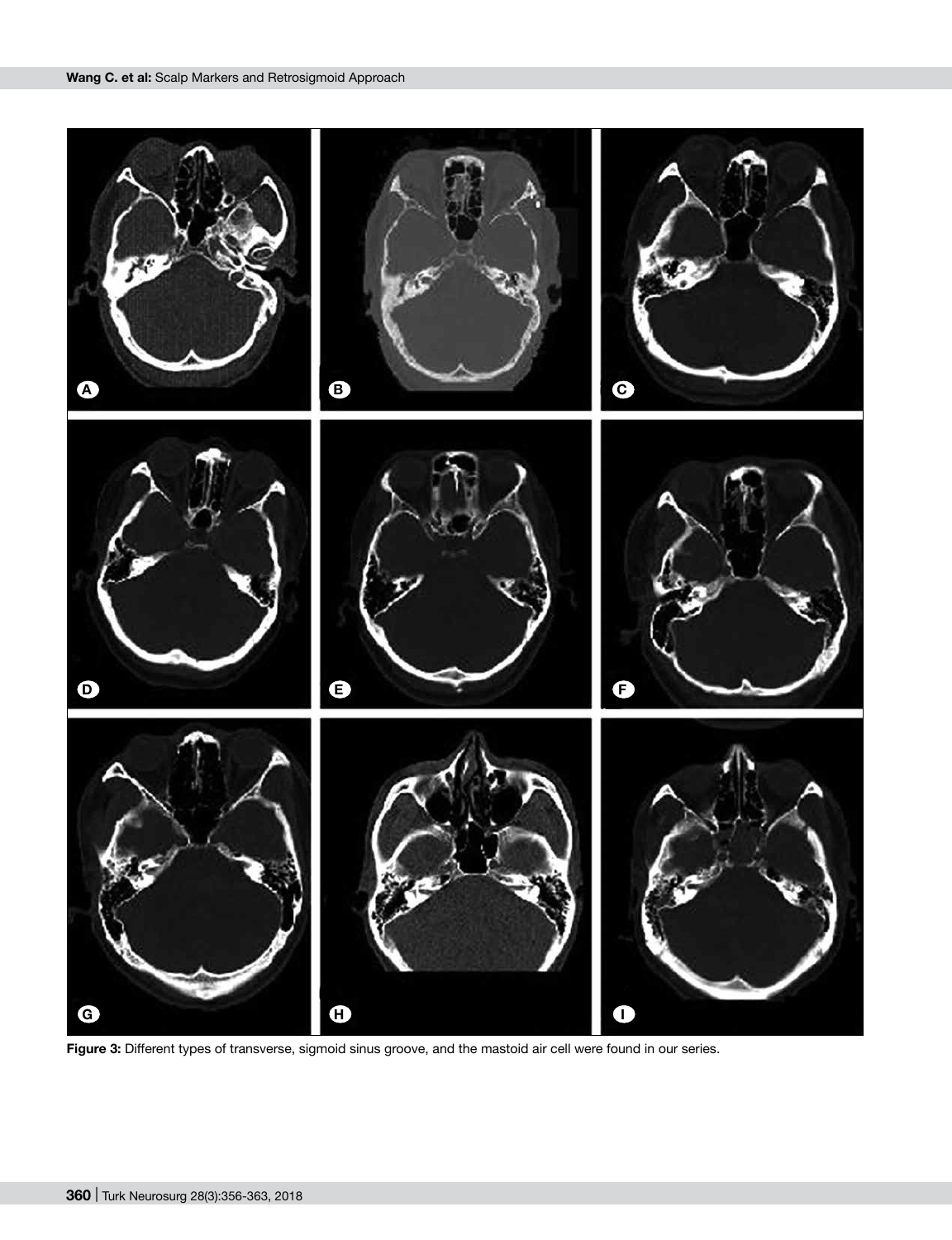

**Figure 4:** Morphological characteristic of transverse-sigmoid sinus groove in computed tomography, magnetic resonance imaging showed right superiority, left superiority, and balanced type.

**Figure 5:** The relationship between asterion and the transverse, sigmoid sinus groove. **(A)** The asterion site located **(A)** above, **(B)** onto, and **(C)** below the transverse and sigmoid sinus groove.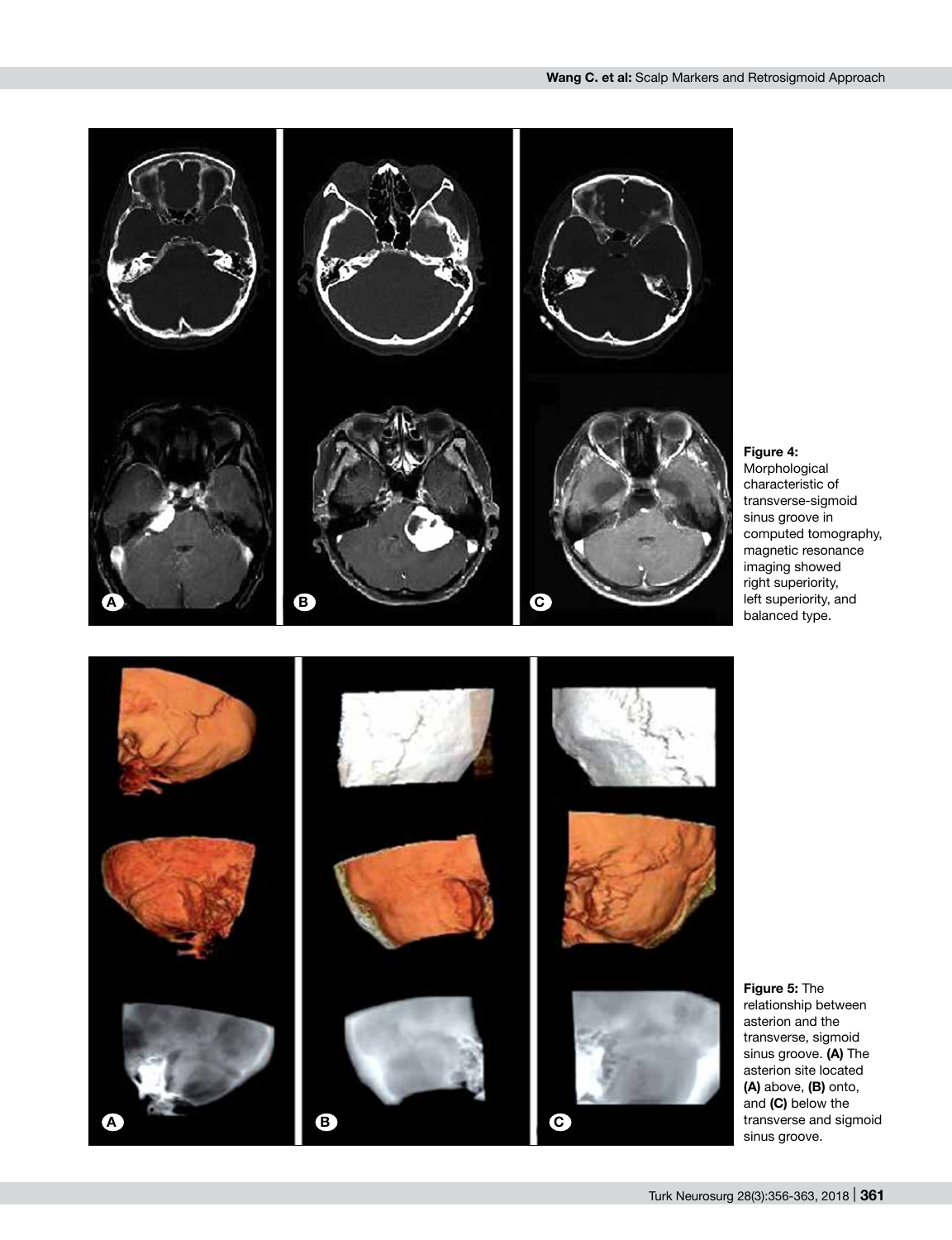

**Figure 6:** The intraoperative finding after endoscope was performed. **(A)** The bleeding site was confirmed when microscopy was in vain, **(B)** the lesion residue was found after the microscopic total lesion excision, and **(C)** the total lesion excision was re-confirmed by intraoperative assistance of endoscope.

## █ **CONCLUSION**

The clinical application of scalp markers and 3D sliced CT reconstructions of the skull transverse-sigmoid sinus groove are useful in locating and protecting the transverse and sigmoid sinuses and reducing the postoperative complications of the retrosigmoid keyhole approach. With the aid of the endoscopy, we can fully understand the neurovascular structures and resection degree of lesions in the CPA or internal auditory canal.

## █ **REFERENCES**

- 1. Chen L, Chen LH, Ling F, Liu YS, Samii M, Samii A: Removal of vestibular schwannoma and facial nerve preservation using small suboccipital retrosigmoid craniotomy. Chin Med J (Engl) 123: 274-280, 2010
- 2. Chen LH, Liu YS, Yuan XR, Fang JS, Ma JR, Xi J, Yang ZQ, Huo L: Keyhole microsurgery for acoustic neurinomas through suboccipital retrosigmoid sinus approach. Ai Zheng 21: 1136- 1140, 2002
- 3. Da Silva EB Jr, Leal AG, Milano JB, da Silva LF Jr, Clemente RS, Ramina R: Image-guided surgical planning using anatomical landmarks in the retrosigmoid approach. Acta Neurochir (Wien) 152: 905-910, 2010
- 4. Day JD, Tschabitscher M: Anatomic position of the asterion. Neurosurgery 42: 198-199, 1998
- 5. Erdogan E, Civelek E, Onal MB, Solmaz I, Kural C, Yakupoglu H: A new method of patient's head positioning in suboccipital retrosigmoid approach. Neurol India 57: 777-779, 2009
- 6. Ferreira M, Walcott BP, Nahed BV, Sekhar LN: Vertebral artery pexy for microvascular decompression of the facial nerve in the treatment of hemifacial spasm. J Neurosurg 114:1800- 1804, 2011
- 7. Ghanta RK, Mohammad A: Large ventral foramen magnum meningioma: Retrosigmoid suboccipital approach. J Craniovertebr Junction Spine 2:103-104, 2011
- 8. Hamasaki T, Morioka M, Nakamura H, Yano S, Hirai T, Kuratsu J: A 3-dimensional computed tomographic procedure for planning retrosigmoid craniotomy. Neurosurgery 64(5 Suppl 2): 241-245, 2009
- 9. Harter DH, Swanger R, Tenner M: Growing burr hole: Enlarging pseudomeningocele at the site of a craniostomy. Childs Nerv Syst 20: 127-130, 2004
- 10. Hong KS, Park K: Delayed progressive extradural pneumatocele due to incomplete sealing of opened mastoid air cell after micro-vascular decompression. J Korean Neurosurg Soc 47: 477-479, 2010
- 11. Javalkar V, Banerjee AD, Nanda A: Posterior cranial fossa meningiomas. J Neurol Surg B Skull Base 73: 1-10, 2012
- 12. Kabatas S, Albayrak SB, Cansever T, Hepgul KT: Microvascular decompression as a surgical management for trigeminal neuralgia: A critical review of the literature. Neurol India 57: 134-138, 2009
- 13. Koesling S, Kunkel P, Schul T: Vascular anomalies, sutures and small canals of the temporal bone on axial CT. Eur J Radiol 54: 335-343, 2005
- 14. Komatsu F, Komatsu M, Di Ieva A, Tschabitscher M: Endoscopic approaches to the trigeminal nerve and clinical consideration for trigeminal schwannomas: A cadaveric study. J Neurosurg 117: 690-696, 2012
- 15. Kumon Y, Kohno S, Ohue S, Watanabe H, Inoue A, Iwata S, Ohnishi T: Usefulness of endoscope-assisted microsurgery for removal of vestibular schwannomas. J Neurol Surg B Skull Base 73: 42-47, 2012
- 16. Legnani FG, Saladino A, Casali C, Vetrano IG, Varisco M, Mattei L, Prada F, Perin A, Mangraviti A, Solero CL, DiMeco F: Craniotomy vs. craniectomy for posterior fossa tumors: A prospective study to evaluate complications after surgery. Acta Neurochir (Wien) 155: 2281-2286, 2013
- 17. Li Z, Lan Q: Retrosigmoid keyhole approach to the posterior cranial fossa: An anatomical and clinical study. Eur Surg Res 44: 56-63, 2010
- 18. Ma Z, Li M, Cao Y, Chen X: Keyhole microsurgery for trigeminal neuralgia, hemifacial spasm and glossopharyngeal neuralgia. Eur Arch Otorhinolaryngol 267:449-454, 2010